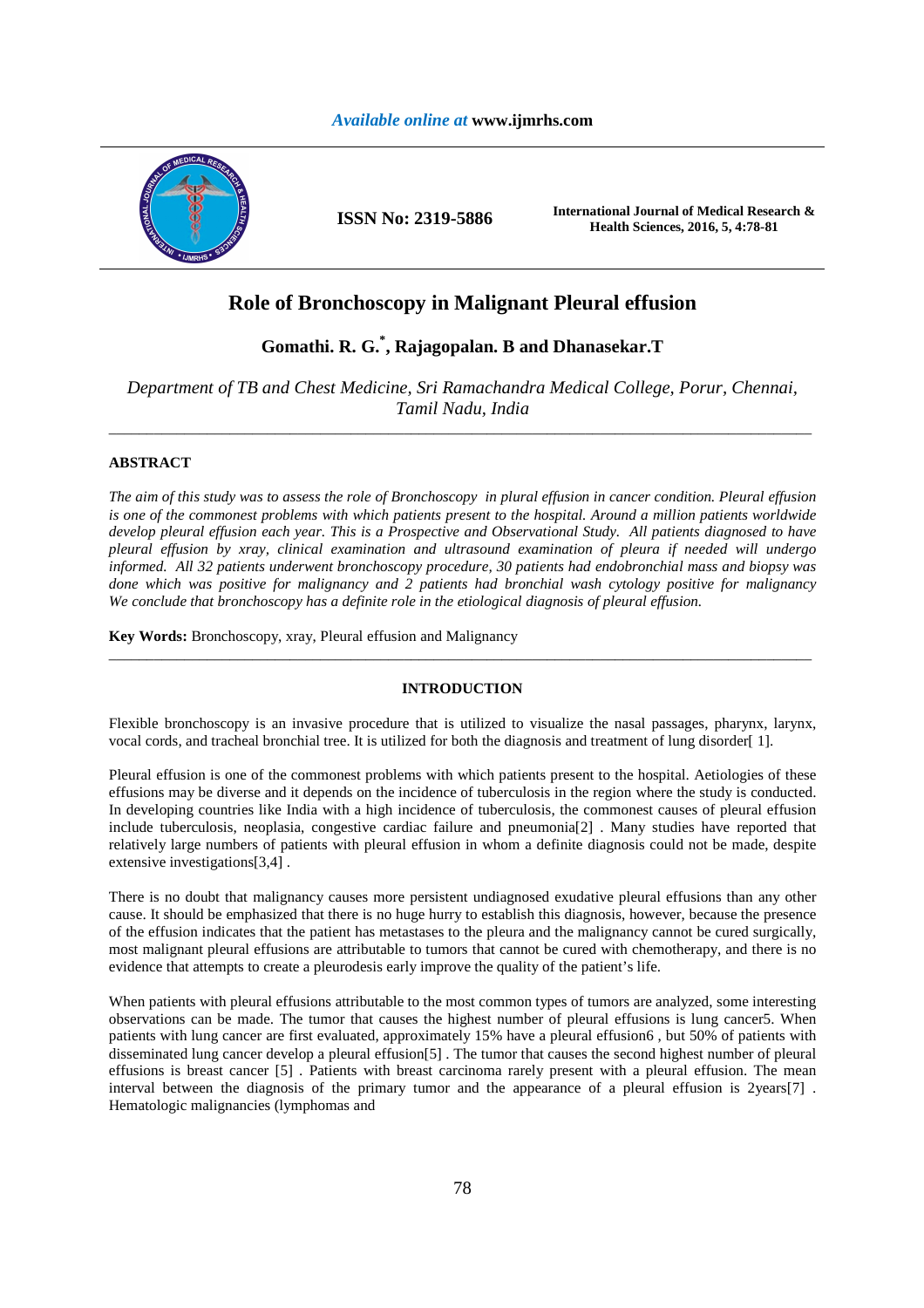leukemias) cause the third highest number of malignant pleural effusions. Approximately 10% of patients with Hodgkin's lymphoma and 25% of patients with non-Hodgkin's lymphoma have pleural effusions at presentation.

*\_\_\_\_\_\_\_\_\_\_\_\_\_\_\_\_\_\_\_\_\_\_\_\_\_\_\_\_\_\_\_\_\_\_\_\_\_\_\_\_\_\_\_\_\_\_\_\_\_\_\_\_\_\_\_\_\_\_\_\_\_\_\_\_\_\_\_\_\_\_\_\_\_\_\_\_\_\_*

In the present study we used bronchoscope to find out the causes of pleural effusion cancer patients.

#### **MATERIALS AND METHODS**

#### **I. Experimental Design**

Thirty two patients in the age group of 20-70 admitted in the unit of T.B and Pulmonary Medicine, Sri Ramachandra University, Porur, Chennai, Tamil Nadu for the study. The conducted study was a Prospective, Observational Study. This includes 21 were males and 11 were females. Patients demographic data, including sex, age, and mild to moderate effusion were recorded.

## **II. Statistical Analysis**

Data were analyzed using the SPSS software package, version 17.0 (SPSS Inc., Chicago, Illinois, USA).

Quantitative data were expressed using range, mean, SD, and median, whereas qualitative data were expressed as frequency and percentage. P value was assumed to be statistically significant at 0.05.

## **III. ETHICAL CONCERN**

Ethical clearance was obtained from the Ethical committee meeting conducted at Sri Ramachandra Medical College, Chennai, Tamil Nadu.

#### **RESULTS**

## **1. Presentation according to SEX in Pleural effusion Cancer Patients**

**Table 1 shows the presentation according to age in Pleural effusion Cancer Patients This table demonstrates the percentage of male and female in pleural effusion cancer patients attending Sri Ramachadra Medical College, Porur, Chennai. The percentage of presentation according to male and Female were respectively 66%and 34%.** 

|        | <b>Frequency</b> | Percent | <b>Valid Percent</b> | <b>Cumulative percent</b> |
|--------|------------------|---------|----------------------|---------------------------|
| Valid  |                  |         |                      |                           |
| Male   | 21               | 66      | 66                   | 66                        |
| Female |                  | 34      | 34                   | 100                       |
| Total  | 37               | 100     | .00                  |                           |

#### **2. Presentation according to Smokers in Pleural effusion Cancer Patients**

**Table 2 shows the presentation according to smokers in Pleural effusion Cancer Patients This table demonstrates the percentage of smokers and non smokers in pleural effusion cancer patients. The percentage of presentation according to Smokers and non smokers were respectively 59%and 41%.** 

|                | Frequency | Percent | <b>Valid Percent</b> | <b>Cumulative percent</b> |
|----------------|-----------|---------|----------------------|---------------------------|
| Valid          |           |         |                      |                           |
| <b>Smokers</b> | 19        | 59      | 59                   | 59                        |
| Non Smokers    |           | 41      |                      | 100                       |
| Total          | 30        | 100     | 100                  |                           |

#### **3. Presentation according to side of Effusion in Pleural effusion Cancer Patients**

**Table 3 shows the presentation according to side of effusion in Pleural effusion Cancer Patients This table demonstrates the percentage of side of effusion in pleural effusion cancer patients. The percentage of presentation according to Right side and Left side were respectively 69%and 31%.** 

|       | Frequency | Percent | <b>Valid Percent</b> | <b>Cumulative percent</b> |
|-------|-----------|---------|----------------------|---------------------------|
| Valid |           |         |                      |                           |
| Right | າາ        | 69      | 69                   | 69                        |
| Left  |           | 31      | 31                   | 100                       |
| Total | 20        | 100     | 100                  |                           |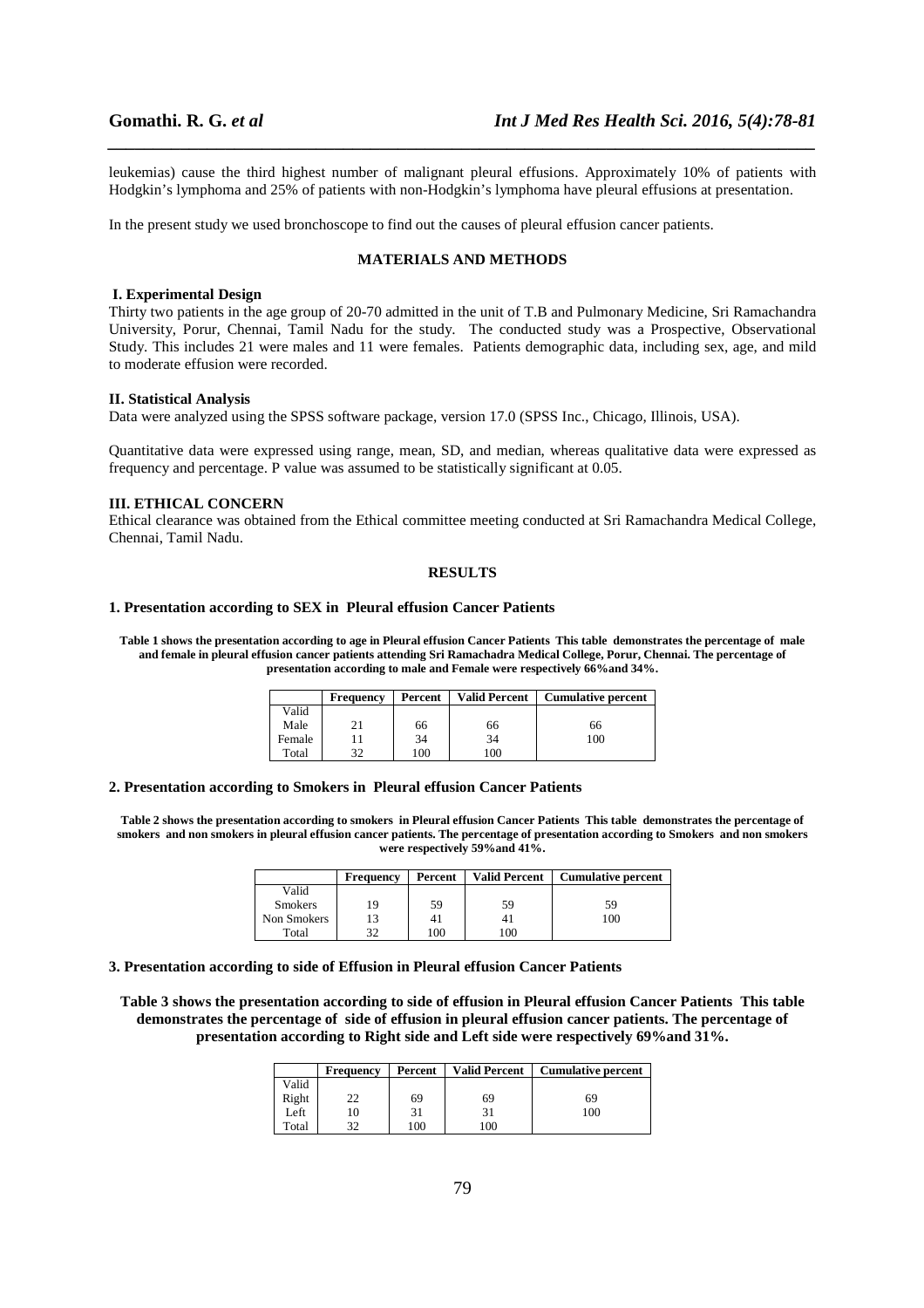### **4. Type of malignancy in Pleural effusion Cancer Patients**

Out of 32 patients diagnosed with malignancy, 11 patients had adenocarcinoma (34.4 %), 8 patients had small cell lung cancer (25 %), 2 patients had carcinoid (6.3 %), 6 patients had squamous cell lung cancer (18.8 %), 3 patients had metastatic lung cancer (9.4 %) and 2 patients had unclassifiable (6.3 %)

*\_\_\_\_\_\_\_\_\_\_\_\_\_\_\_\_\_\_\_\_\_\_\_\_\_\_\_\_\_\_\_\_\_\_\_\_\_\_\_\_\_\_\_\_\_\_\_\_\_\_\_\_\_\_\_\_\_\_\_\_\_\_\_\_\_\_\_\_\_\_\_\_\_\_\_\_\_\_*

|                           | Frequency | Percent | <b>Valid Percent</b> | <b>Cumulative percent</b> |
|---------------------------|-----------|---------|----------------------|---------------------------|
| Adenocarcinoma            |           | 34.4    | 34.4                 | 34.4                      |
| Small cell                |           | 25      | 25                   | 58.2                      |
| Carcinoid                 | 2         | 6.3     | 6.3                  | 64.5                      |
| Squamous                  | 6         | 18.8    | 18.8                 | 83.3                      |
| Metastatic Non Small Cell | 2         | 9.4     | 9.4                  | 92.7                      |
| Unclassifiable            |           | 6.3     | 6.3                  | 100                       |
| Total                     | 32        | 100     | 100                  | 100                       |

## **DISCUSSION**

In our prospective study totally 32 patients were included of whom 21 (66%) were males and 11 (34 %) were females. (Table 1) Intrestingly All the male patients were smokers and female patients non-smokers ( Table 2). Right sided pleural effusion was present in 22 patients and left sided effusion was present in 10 patients. (Table :3)

In this study, all 32 patients underwent bronchoscopy procedure, 30 patients had endobronchial mass and biopsy was done which was positive for malignancy and 2 patients had bronchial wash cytology positive for malignancy. Therefore totally 32 patients were proved to have malignancy and all of them had exudative effusion.

The results of this study coincides with article, which also highlights malignancy as main cause. In a retrospective study Steven H.Feinsilver et al<sup>8</sup> found that the yield of diagnosing malignancies by FOB in patients with malignant pleural effusion is slightly higher. Hence it is helpful in searching the primary tumour.

Arnab maji et al<sup>9</sup> have included total of 568 patients, carcinoma of lung was the most commonest cause of malignant pleural effusion and bronchoscopy guided biopsy was given the highest yield of histolgical diagnosis (84.6%). Out of 32 patients diagnosed of malignancy in my study, 21 were males and 11 were females, all male patients were smokers.

Out of 32 patients, only 9 patients had history of hemoptysis .Chest xray revealed no mediastinal shift in 28 patients and only 4 had mediastinal shift to opposite side.

The following are the histological types of malignancy noted in 32 patients **PRIMARY:** Adenocarcinoma - 11 patients ( 34.4 %) Squamous cell lung cancer - 6 patients (18.8 %)

Small cell lung cancer - 8 patients (25 % ) Carcinoid - 2 patients (6.3 ). **SECONDARY:** Metastatic lung cancer -3 patients (9.4 %).**UNCLASSIFIABLE:** 2 patients (6.3 %)(Table:4)

This study illustrates among 32 patients, 27 patient are diagnosed to have primary bronchial malignancy and these results were similar to R.W.Heaton et al<sup>1</sup> discussed, they included totally 32 patients, 14 patients proved malignancy primary bronchial : 9; seconday 2, unknown primary were 3.

## **CONCLUSION**

We conclude that bronchoscopy has a definite role in the etiological diagnosis of pleural effusion. In the present era of evidence based medicine we can go for a safer intervention like fiberoptic bronchoscopy if the cases of pleural fluid analysis are inconclusive.

## **REFERENCES**

[1] Honeybourne D, Babb J, Bowie P, et al. British Thoracic Society guidelines on diagnostic flexible bronchoscopy. Thorax 2001;56:i1–i21.